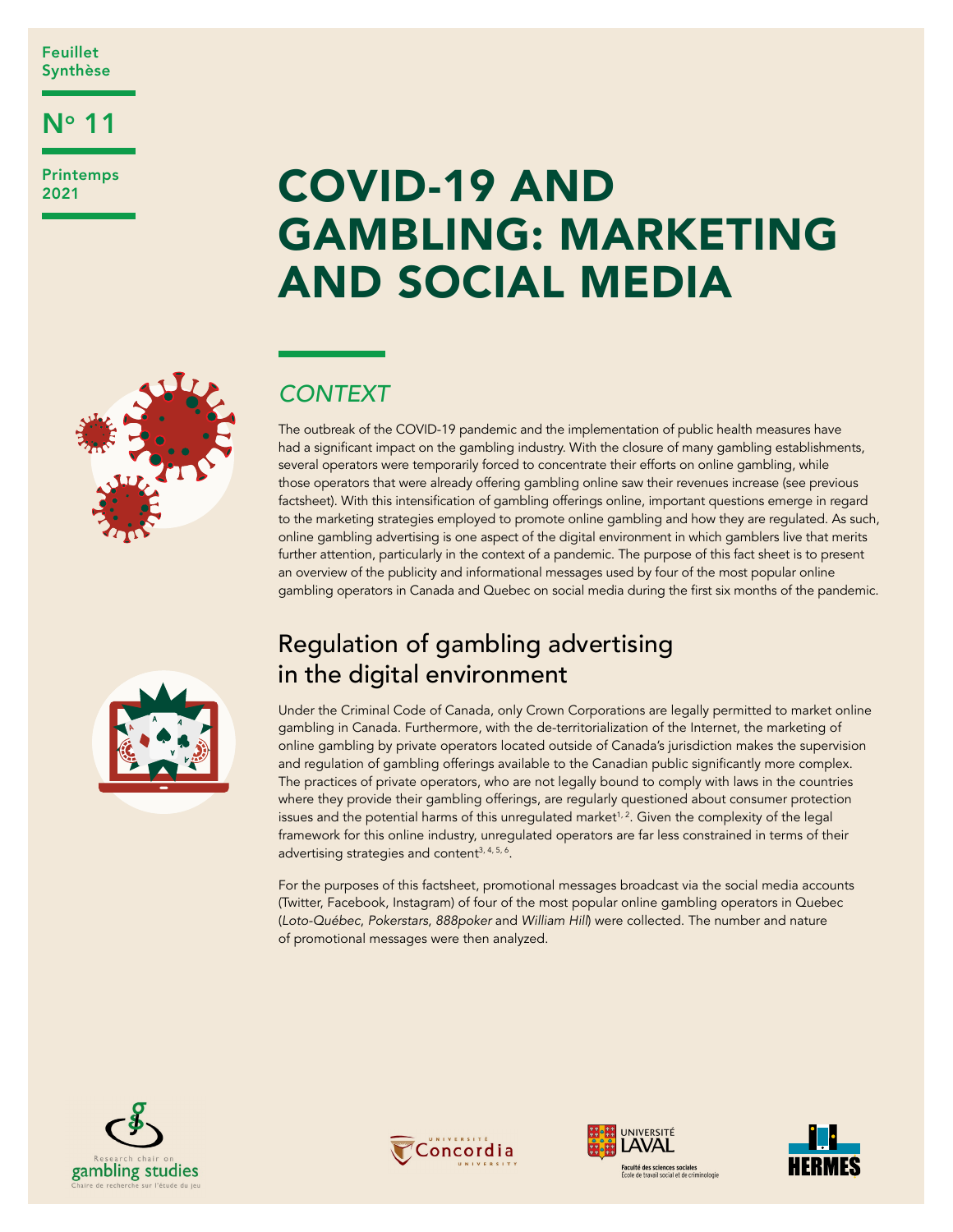## *OVERVIEW OF THE FOUR OPERATORS UNDER STUDY:*

|                | <b>LOTO-QUÉBEC</b>                                                                                                         | <b>POKERSTARS</b>                                              | 888POKER        | <b>WILLIAM HILL</b>                                                        |
|----------------|----------------------------------------------------------------------------------------------------------------------------|----------------------------------------------------------------|-----------------|----------------------------------------------------------------------------|
|                | Québec's state-owned<br>online and offline<br>gambling corporation<br>(casinos, gambling salons,<br>lottery sales outlets) | Online (although<br>some in-person<br>tournaments are<br>held) | Online (poker)  | Online (casino<br>games, sports<br>betting) and offline<br>(in the $UK7$ ) |
| $\mathbf \Phi$ | $82k + 20k = 102k$ likes                                                                                                   | <b>2M likes</b>                                                | 319k likes      | 703k likes                                                                 |
|                | $18k+7k = 25k$ followers                                                                                                   | 537k followers                                                 | 64.3k followers | 3.9 followers                                                              |
|                | 8.7k followers                                                                                                             | 266k followers                                                 | 79.5k followers | 225.6k followers                                                           |

#### **METHODOLOGY**

We collected the messages sent by the four operators under study (*Loto-Québec*, *Pokerstars*, *888poker* and *William Hill*) on three social media platforms, Facebook, Twitter and Instagram on a daily basis between March 13, 2020 and August 31, 2020. By collecting messages directly from the operators' pages and accounts, we bypassed the phenomenon of targeted advertising based on users' preferences and profiles<sup>9</sup>. This would have otherwise limited the number and nature of messages to which the collector would have been exposed to by simply monitoring the operators' accounts. All posts were recorded and sorted to keep only those with publicity or an informational message, excluding responsible gambling posts. All operators have a general account<sup>10</sup> (not specific to a country or region, nor to a type of game) on each social media outlet under study (Facebook, Twitter, Instagram), ensuring the centralization of posts, with the exception of *William Hill*'s official Instagram account, which is specific to the United States (@williamhillus)<sup>11</sup>. Considering the absence of an alternative, and the cultural and geographical proximity between Canada and the United States, the messages posted via this account were collected. Likewise, the *888* operator has a Facebook, Twitter and Instagram account per game type (poker, casino, sports betting). For the purposes of this study and considering the popularity of poker at *888*, only messages broadcast via the *888poker* account were analyzed.

It is critical to mention that this fact sheet does not aim to provide a comparison between pre and post pandemic communications or the operators. Rather, this factsheet offers a portrayal of how online gambling was promoted during the initial months of the COVID-19 pandemic.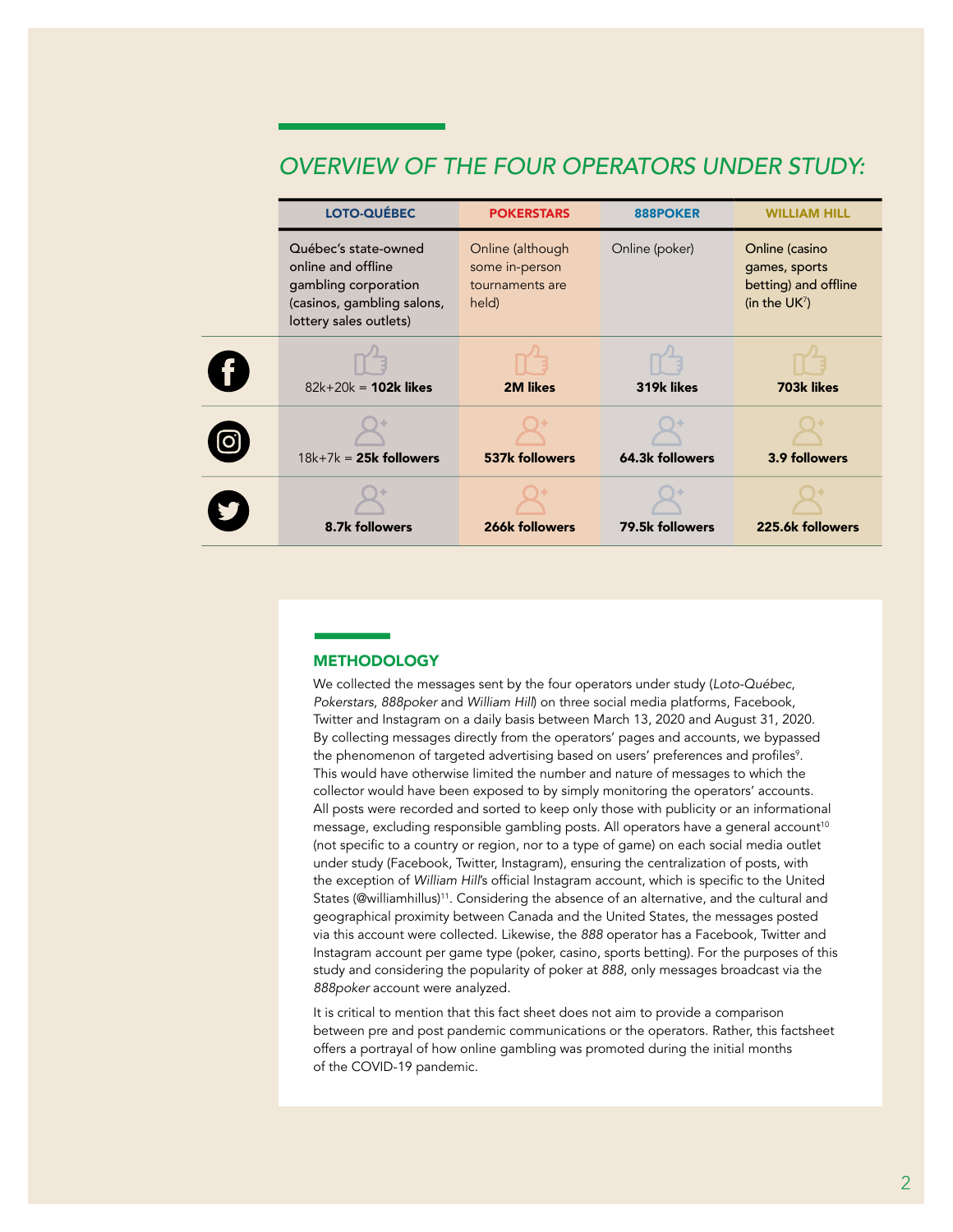## *RESULTS*

Publicity and informational messages disseminated via social media during the first months of the pandemic

CHART 1 – PUBLICITY OR INFORMATIONAL MESSAGES POSTED ON SOCIAL MEDIA BY ONLINE GAMBLING OPERATORS BETWEEN MARCH 13 AND AUGUST 31, 2020<sup>12</sup>.



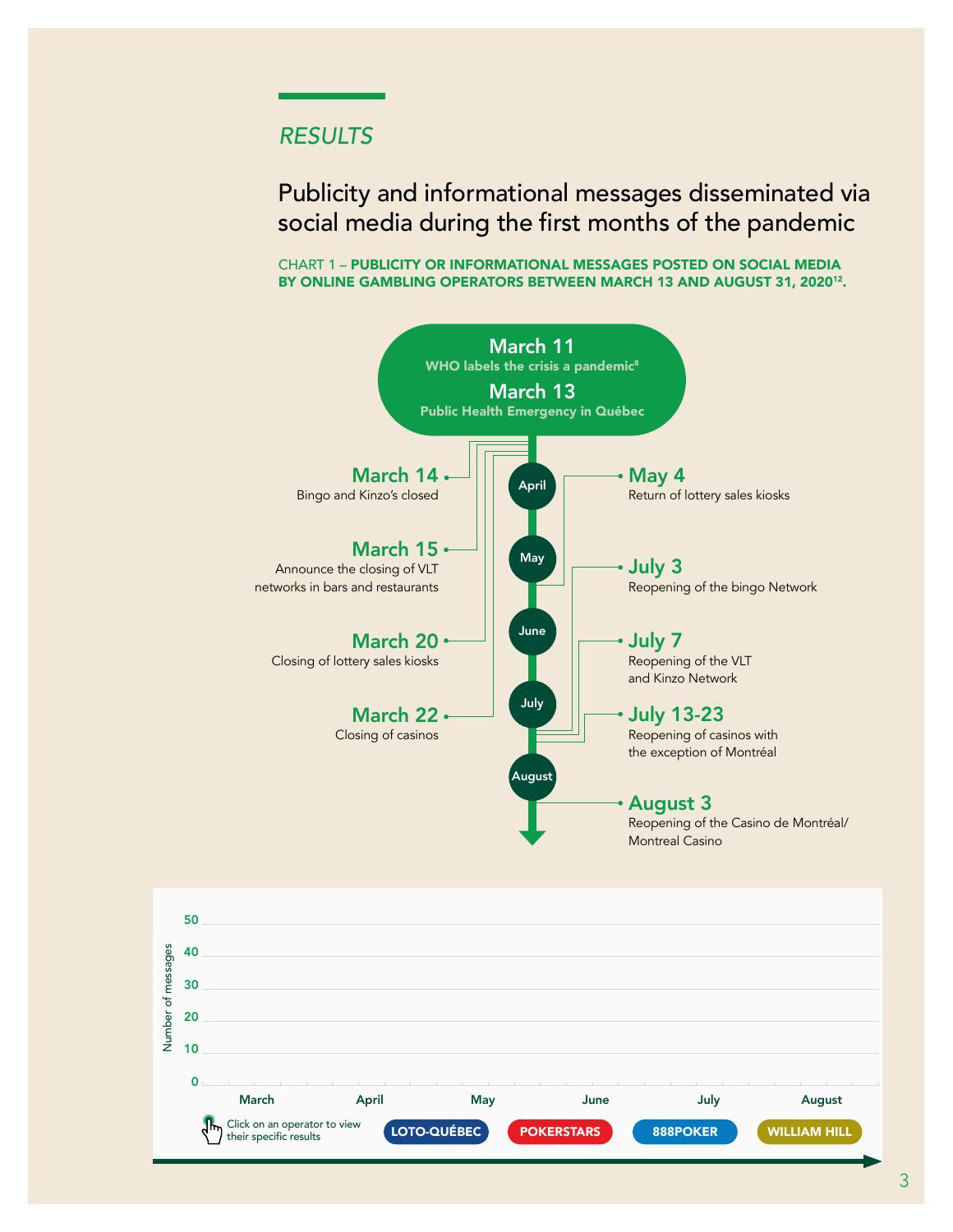The first marked increase in the number of social media posts occurred during the week of March 13, 2020. This coincided with the date of the declaration of the COVID-19 health emergency in Québec that followed the World Health Organization's official declaration on March 11, 2020<sup>13</sup>. However, around mid-April, during the period of widespread lockdown in Québec and most of the world, there was a decrease in the number of messages.

The month of May, a period where several health measures were relaxed, was marked by an increase in the number of messages, particularly from the operator *Pokerstars*. The number of social media posts by *Loto-Québec* and *888poker* was relatively stable for the months of June and July when health regulations continued to ease in Quebec and elsewhere. However, from the end of July there was a marked increase in messages from the operators *Pokerstars* and *William Hill*.

In proportion, *Loto-Québec* was the operator with the least amount of advertising content via social media between mid-March 2020 and the end of August 2020. *Pokerstars* is the operator that used the most publicity messages via social networks with marked periodic increases.

## Nature of the publicity and informational messages disseminated via social media during the pandemic

A thematic content analysis of the publicity and informational messages identified four broad categories: a) messages that provide information about health measures implemented by operators, b) messages that include a quick reference to the pandemic, c) messages that use the pandemic to promote gambling, and d) standard gambling publicity messages<sup>14</sup>.



#### *A) Messages that provide information about health measures implemented by operators*

This category refers to all elements related to health measures. It also includes the cancellation of events as well as the opening and closing of sales outlets or casinos. The main purpose of this category is to inform.



#### *B) Messages that include a quick reference to the pandemic*

This category refers to elements that mention the pandemic but are not directly related to gambling or public health measures. The purpose of these quick references is not to use the pandemic to promote gambling, nor to inform the public about the measures, but simply to adapt the message to the current context. This includes, for example, a message using solidarity symbols (#solidarity, rainbow emoji) or some mention of the new reality caused by the pandemic (e.g., lockdown, quarantine, wearing a mask) without making a link to gambling.



#### *C) Messages that use the pandemic to promote gambling*

This category refers to messages that appear to use the health crisis, its effects and the measures in place to promote gambling. For example, using the lack of social interaction due to confinement to promote gambling or a specific product. This category can also refer to the use of symbols of solidarity (e.g., the rainbow), in order to sell or promote gambling.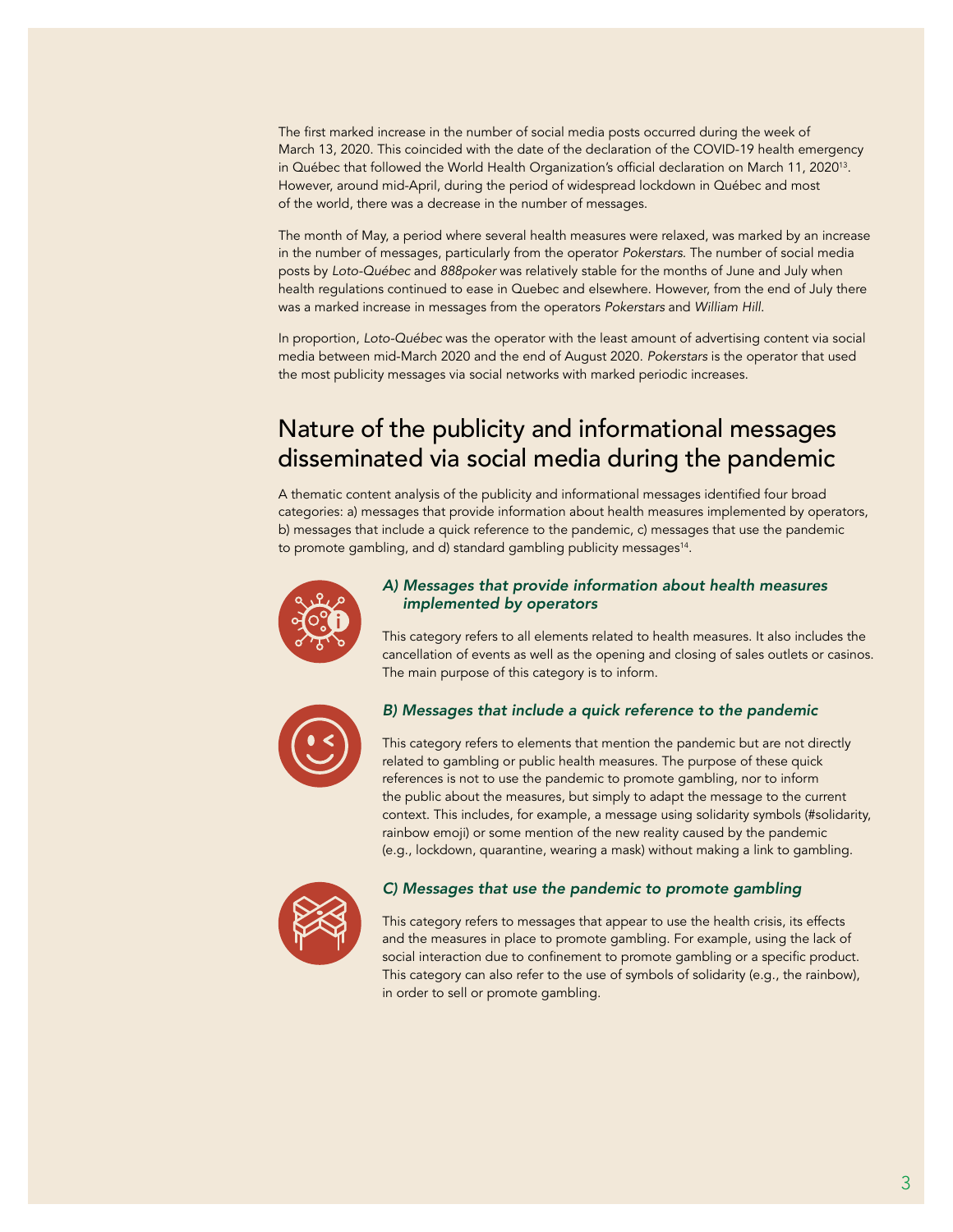

#### *D) Standard gambling publicity messages*

This category refers to publicity messages that do not contain any element related to the pandemic or the health crisis context.

The thematic content analysis of the messages first reveals significant differences in the quantity of references to the pandemic in the messages between the four operators studied. For example, the state corporation referred to the pandemic in about 38% of all messages collected, while private operators referred to it in a much lower proportion, just under 11% for *888poker* and under 1% for *Pokerstars* and *William Hill*.

#### TABLE 1 – DISTRIBUTION OF MESSAGES ACCORDING TO THE NATURE OF THE CONTENT

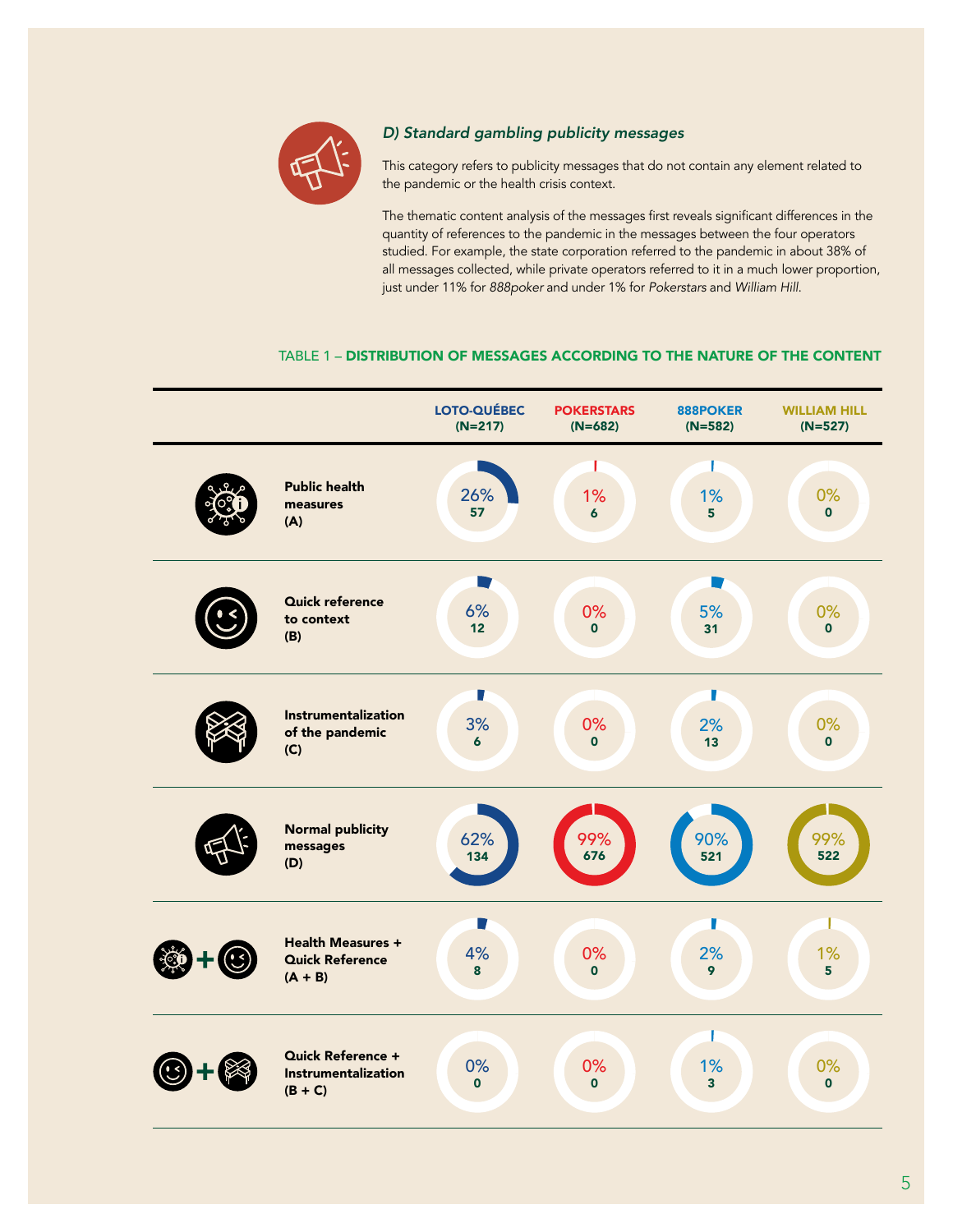A second difference is noted in the way operators refer to the pandemic. For example, *Loto-Québec* is the operator that referred to the COVID-19 pandemic the most in their messages sent on social media, mainly to disseminate *information about health measures in place*. This result is not surprising since *Loto-Québec* is the operator with the largest land-based gaming sector among the four operators studied, with the other three operators concentrating most of their activities online. Nevertheless, out of all the messages sent by *Loto-Québec* that refer to the pandemic (83), 7% (6/83) suggest a certain instrumentalization of the health crisis to promote online gambling.



Otherwise, nearly all of the messages sent by *Pokerstars* (676 out of 682) fall under the category of *normal publicity messages* with the remaining messages that incorporate references to the pandemic falling under the category of information about the health measures implemented by the operators. These messages are very few in number and are limited to the announcement of the cancellation of tournaments due to the pandemic.



From *888poker*, the majority of posts referring to the COVID-19 pandemic fall into category, quick reference to the pandemic (13 out of 61), while about 21% fall into the category of instrumentalization of the pandemic (13 out of 61).



Finally, all of the *William Hill* operator's promotional messages refer to a combination of health measures with a quick reference to the pandemic Although small in number, these messages all relate to the opening or closing of outlets due to the pandemic, with an added and brief reference to solidarity and to the hardships related to the pandemic.



"We're sorry to say… In line with the latest Government guidelines, we have temporarily closed all of our betting shops with immediate effect (…) We wish all of our customers good health in this challenging time and thank you for your continued loyalty and support. From all of us at William Hill.<sup>19</sup>"